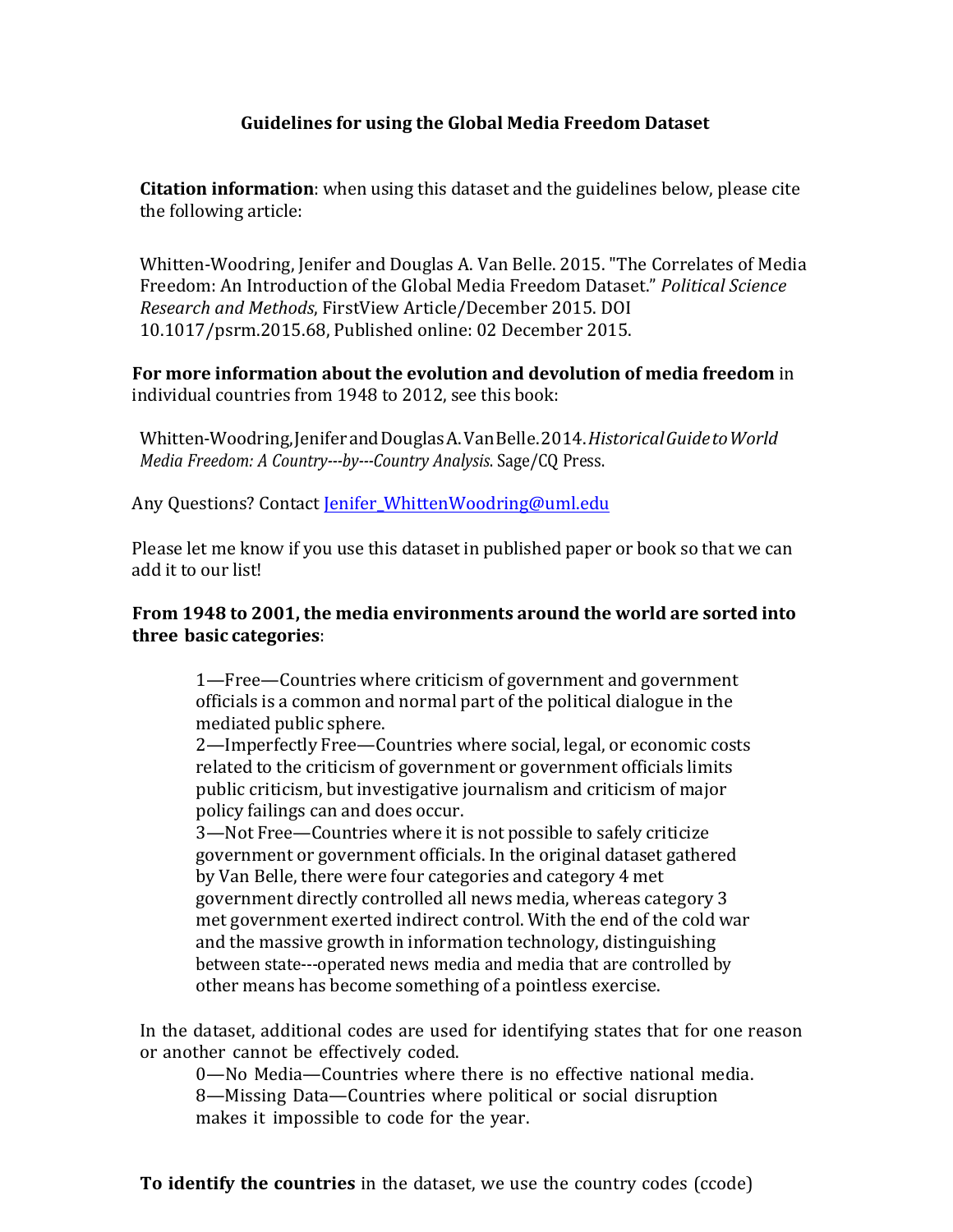from the Correlates of War project (http://www.correlatesofwar.org/).

**Suggestions for using these data**: Because both free media and imperfectly free media are able function freely, the difference between these categories is much smaller than the difference between imperfectly free media and not free media. Simply put, not free media cannot function freely. Therefore in studies where media freedom is an independent variable, where the effects of media freedom are what matters, we recommend using a dichotomous version of the variable where the categories of free media and imperfectly free media are collapsed into functionally free media vs. not free media. In studies where media freedom is a dependent variable, where the causes of media freedom are what matters, we recommend using the trichotomous version of the variable (free media, imperfectly free media and not free media) in order to explain these important variations. However, because the differences between these categories are not equal, it is important to use a model which accounts for this (ordered logistic regression or multinomial logistic regression are both possibilities).

**Merging the Global Media Freedom Data with the Freedom House Data**: We gathered data for all available countries from 1948 to 2001. We stopped at 2001 because this is the point where the Freedom House adopted a far more detailed and transparent process of gathering its data for its Freedom of the Press reports. Freedom House's Freedom of the Press reports assign each country/year a code that theoretically ranges 0 to 100, with 100 being the most restricted. Freedom House also categorizes each media environment as "Free" (for those with a score of 0 to 30), "Partly Free" (for those with a score of 31 to 60) or "Not Free" (for those with a score of 61 to 100). While these categories for the most part correspond with our "Free," "Imperfectly Free," and "Not Free" categories, the borders between the Freedom House categories are less distinct than ours. In the Freedom House, the difference between countries with a score of 60 and 61 is slight, but with our data set the difference between countries that are "imperfectly free" and "not free" is the difference between being able to criticize the government and not being able to criticize the government. Consequently, in some cases the categories do not correspond, and this is usually the case where the Freedom House categories are closest to the scoring borders. 

In the country profiles of the *Historical Guide to World Media Freedom: A Country-by-Country Analysis* and our updated dataset, we have used the Freedom House Freedom of the Press data as a guide, but have also relied on historic accounts and our own coding criteria (see discrepancies with Freedom House below). Thus our dataset extends through 2014. For future updates, we advise using the Freedom House Freedom of the Press data and categorization as a guide, but suggest careful consideration of countries that are on the borders. According to our coding guidelines, country---years in which the media are not free to criticize the government should be coded as "not free," and country---years where the media are somewhat restricted but are for the most part able to criticize government should be coded as "imperfectly free" and country--- years where the media are clearly able to criticize government should be coded as "free."